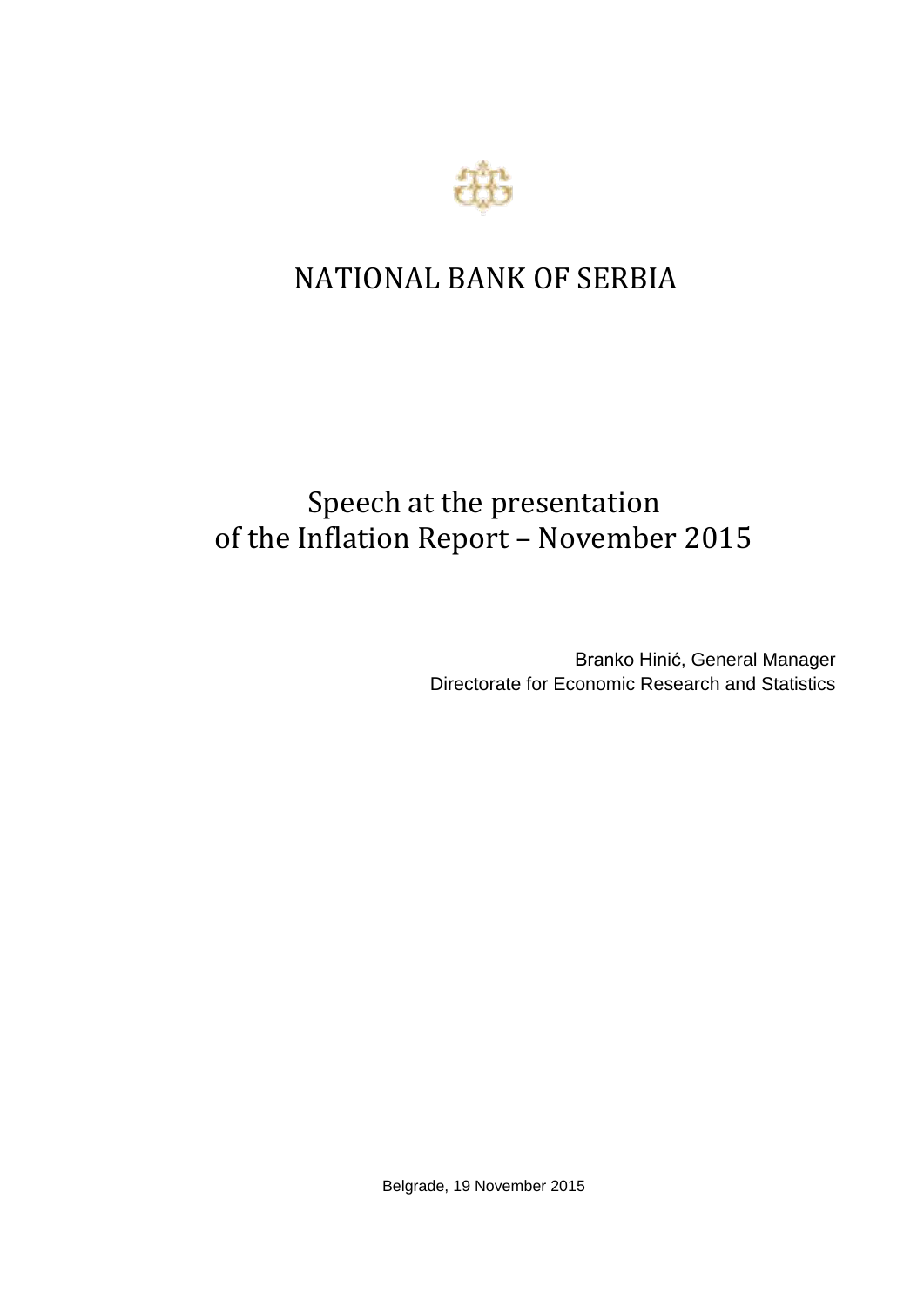## *Ladies and gentlemen, esteemed members of the press and fellow economists,*

Welcome to the presentation of the November *Inflation Report*, where we will present our analyses of the current and expected economic developments and explain the decisions the National Bank of Serbia has taken based on these analyses.

Observed y-o-y, inflation continued to move below the lower bound of the target tolerance band and GDP continued rising. In line with new information and analyses, our inflation projection is revised slightly downward and the economic growth forecast upward compared to the projections from the August *Report*.

A downward revision to the inflation projection reflects a slower than expected rise in prices of primary commodities. Inflation is expected to hover around the lower bound of the target tolerance band until mid-2016 and trend steadily closer to the 4.0% target thereafter. Expectations of GDP growth rate for the current and the following year have been revised upward as investment increased more than initially estimated. Consequently, GDP is projected to grow by 0.8% in 2015 and by 1.8% in 2016.

The National Bank of Serbia continued with monetary easing, which reflected on the cost of government and private sector borrowing. Subdued inflationary pressures, progress in fiscal consolidation and reduced external imbalances created room for monetary easing this year. In 2015, the fiscal deficit is expected to drop by around 40% and the current account deficit by one fourth relative to the year before. Furthermore, the latter will almost certainly be covered by foreign direct investment inflow. Coupled with fiscal adjustment, this represents a significant economic policy result, as it strengthens Serbia's resilience to external shocks. Gradual reduction of internal and external imbalances is expected to continue in the years ahead.



In the previous months, China found itself in the focus of world economic developments. Signals of China's economic slowdown and changes in its exchange rate policy heightened uncertainty in the international financial market in August, exerting downward pressure on financial asset prices in stock exchanges worldwide. The financial market stabilised relatively quickly though, as the Chinese central bank eased its monetary policy stance and the Fed postponed its rate hike.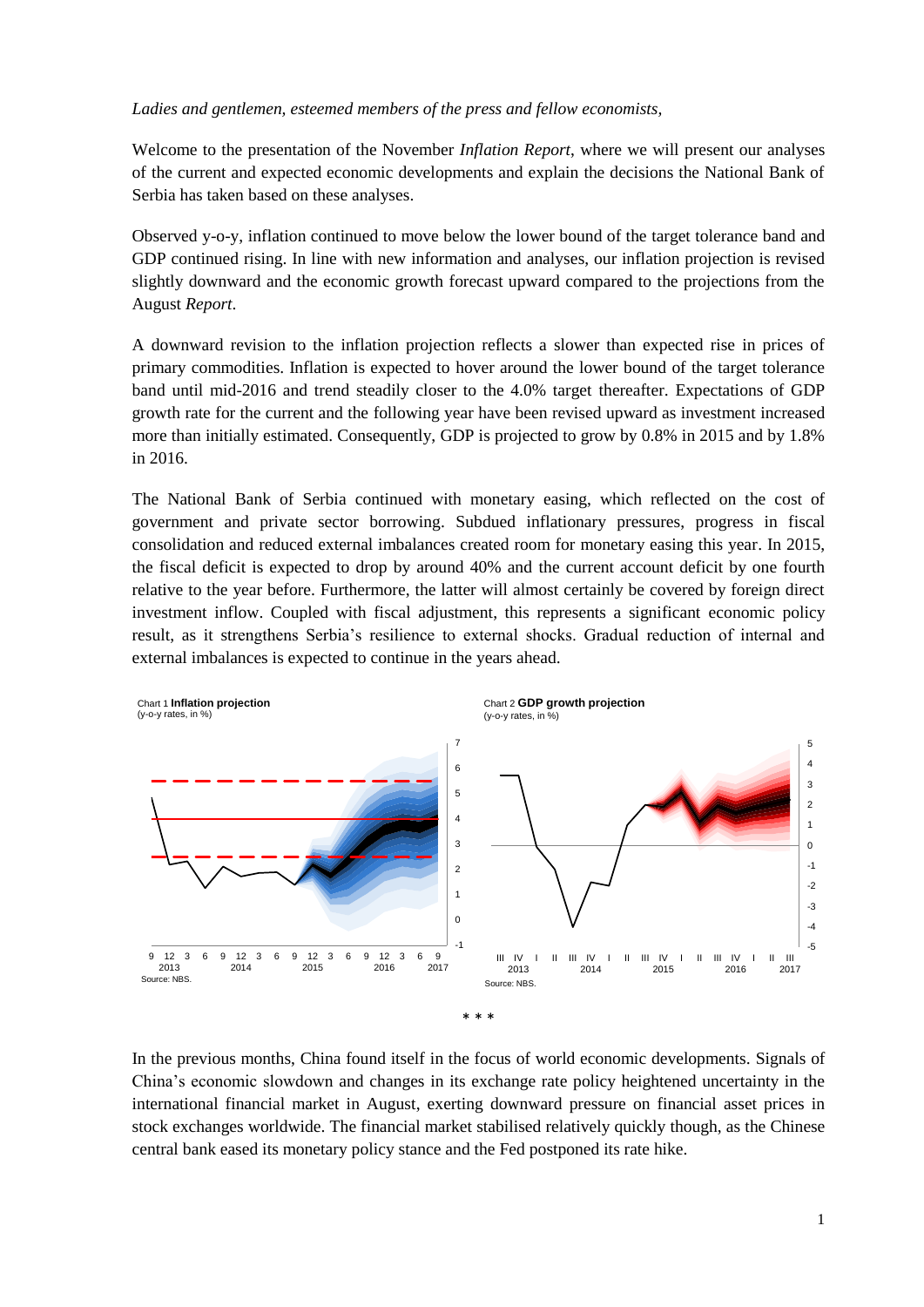However, the expected rebalancing of the Chinese economy and slowing of its growth dented global growth prospects and affected the Fed's and ECB's monetary policy decisions as key determinants of global liquidity. So far, the Fed has not made the decision to raise its key policy rate, while the ECB announced the possibility of additional stimulus in December, once fresh macroeconomic projections are available.



Future movements in oil prices remain a significant source of uncertainty in the international environment. Prices were pulled down by a global economic slowdown and dented demand, but also by increased oil supply, and will likely remain subdued in the period ahead. Deceleration of Chinese economy has affected markets of other primary commodities as well, primarily metals, where prices are considerably depressed. Persistent uncertainties in these markets in the coming period will be a significant factor in forming monetary policy decisions of the National Bank of Serbia and other central banks, as well as one of the determinants of inflation's return within the target band.



Global factors were a significant driver of volatility of risk premia of emerging economies, including Serbia, especially in the second half of August. As the situation settled, October saw a decline in risk premia, which was more pronounced for Serbia than for many other emerging economies, owing to a considerable reduction in internal and external imbalances, improvement of macroeconomic prospects and successful implementation of the arrangement with the International Monetary Fund. Serbia's risk premium, measured by EMBI, currently equals 251 basis points, which is 46 points down from the end of the second quarter.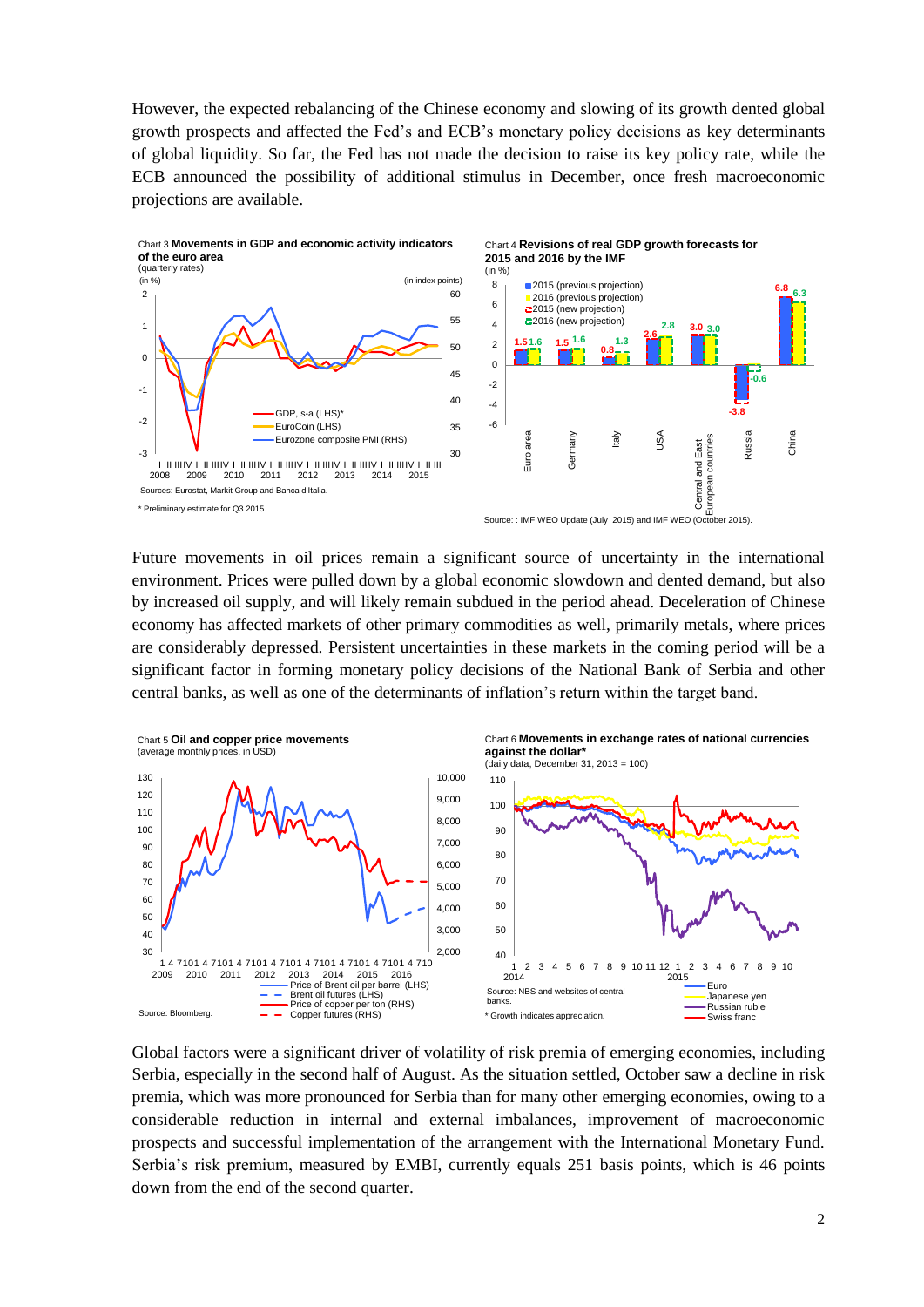Chart 7 **Yield on 10-year bonds of selected countries** (daily data, in %)

Chart 8 **Risk premium indicator − EMBI by country**  (daily, in basis points)



Domestic factors, hand in hand with a higher inflow of foreign direct investment, fuelled appreciation pressures on the dinar. A relatively high inflow of remittances and continued rise in banks' FX-indexed assets also worked toward boosting foreign exchange supply in the past months. In order to moderate excessive strengthening of the dinar, the National Bank of Serbia intervened in the interbank foreign exchange market to buy a total of EUR 520.0 million in the July–October period. It intervened on the sale side on two occasions (August and October), each time selling EUR 10.0 million.





Due to the recovery of production in mining and energy sectors and continued positive trends in construction, the third quarter posted further year-on-year growth in GDP, which according to the flash estimates of the Serbian Statistical Office equalled 2.0%. Following strong growth in the previous three quarters, industrial production subsided in the third quarter as anticipated, which was a major factor behind a mild seasonally adjusted fall in GDP of 0.4%. On the expenditure side, the strongest positive contribution in the third quarter came from private investment sustained by a better financial position of corporates reflecting a drop in oil prices and lower costs of borrowing. Investment growth was also driven by the reforms of the business and investment environment taken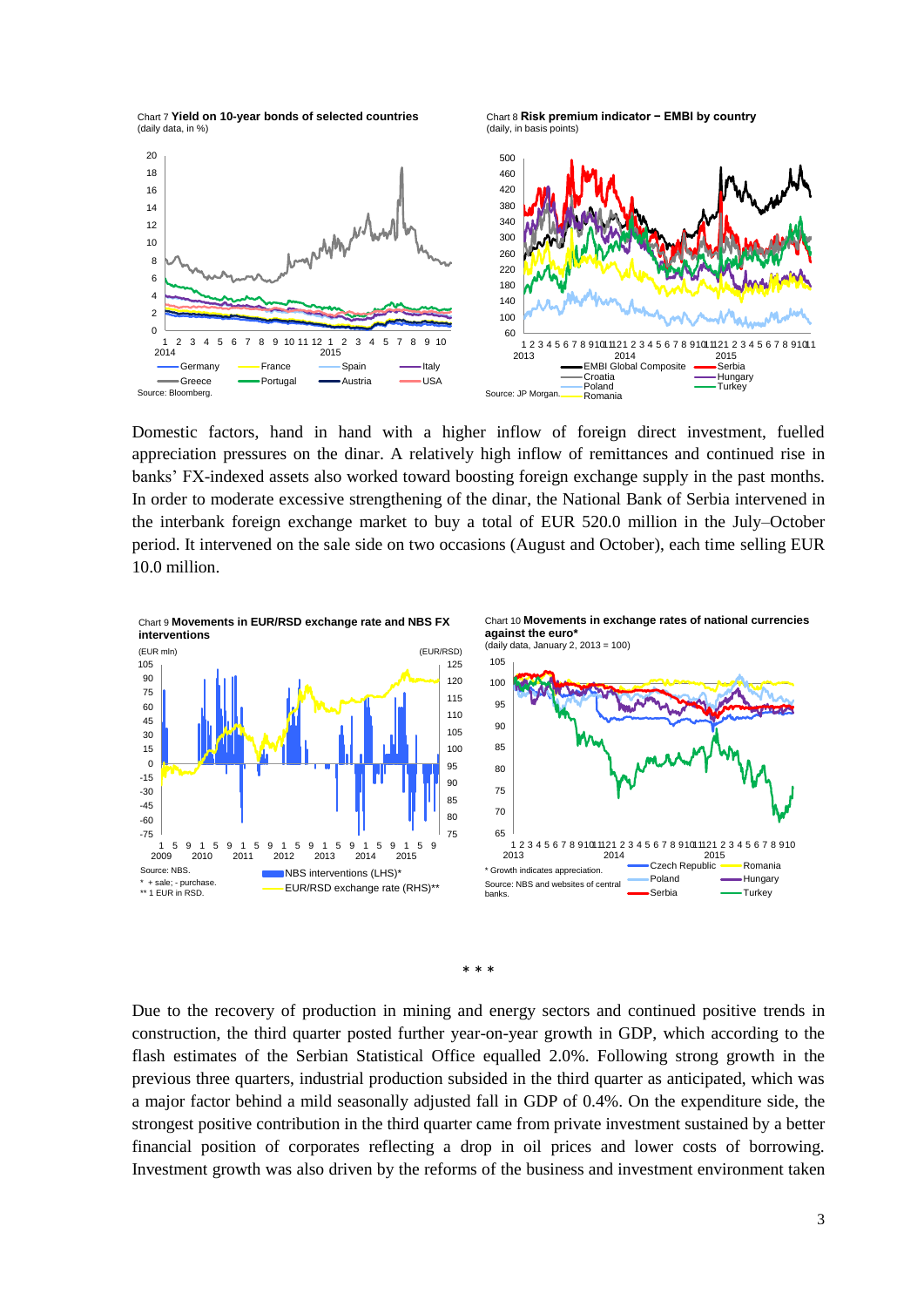over the last two years, as reflected in Serbia's improved international competitiveness ranking in the World Bank list.



GDP is expected to grow by 0.8% in 2015 and to step up to 1.8% in 2016. GDP growth rates have been revised up by 0.3 percentage points relative to the August projection due to faster than expected growth in investment. It is favourable that, in contrast to the 2011–2012 period when investment growth was concentrated in oil and automotive industries, investments are now more dispersed. Like in August, we expect that consistent fiscal adjustment and implementation of structural reforms will lead to higher investment. At the same time, negative contribution in 2015 will originate from household and government consumption that will be weighed down by the effects of fiscal consolidation. However, the real fall in household consumption was softer than anticipated owing primarily to low and stable inflation, reduced costs of borrowing, rising remittances and private sector wages.

Economic activity growth in 2016 should be led by investment, mostly in tradable sectors, and after four years, positive contribution is also expected from household consumption. On balance, the risks to GDP projection are judged to be symmetric. Upside risks are mainly associated with stronger than anticipated positive effects of structural reforms and low oil prices, while the key downside risk is the speed of recovery of the euro area, due to a possible slowdown in global growth.

\* \* \*

Inflationary pressures remain subdued, as a result of the majority of domestic factors, as well as of low inflation abroad and low prices of primary commodities in the international market. Year-onyear inflation continued to move below the lower bound of the target tolerance band and came at 1.4% in October. Inflation's undershooting of the target since the start of the year mostly reflects the fall in prices of petroleum products and unprocessed food, and low increase in administered prices.

Inflation expectations fell further down due to an extended period of low inflation and anticipated weak inflationary pressures in the period ahead. The financial sector and businesses expect inflation in October 2016 and 2017 to undershoot the target midpoint (4%).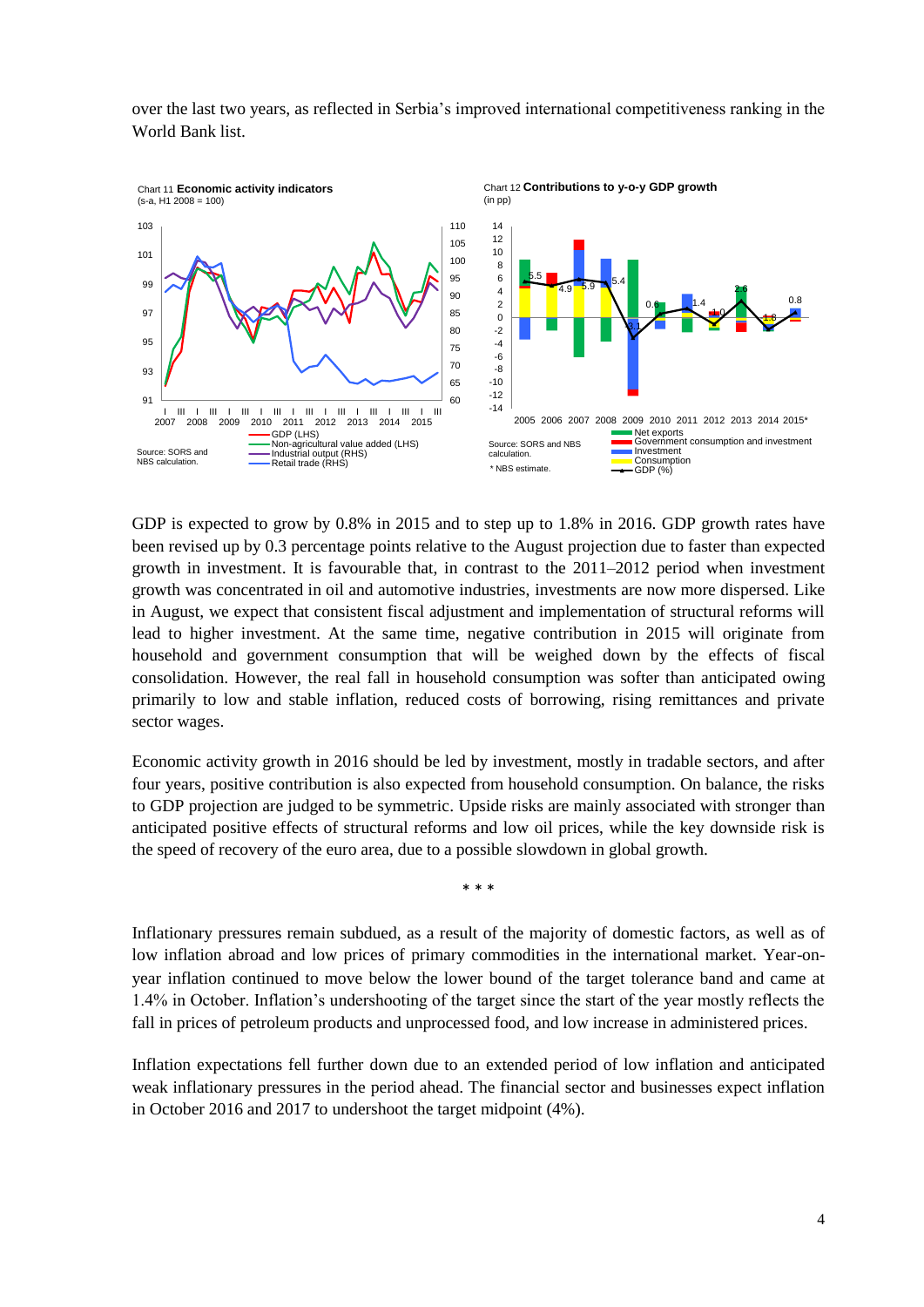Chart 13 **Contribution of CPI components to y-o-y inflation** (in pp)





*Under our central projection, y-o-y inflation will be moving around the lower bound of the target tolerance band until mid-2016 and is expected to trend steadily closer to the 4.0% target in H2 2016.*

In the short term, inflation will move below the lower bound of the target tolerance band and may return within the band temporarily in January due to low last year's base for petroleum product and cigarette prices which decreased notably late last and early this year. On the other hand, aggregate demand and low inflation in the international environment will continue to act as disinflationary factors, though less so than in the prior period because of the expected recovery of economic activity in Serbia, gradual increase in primary commodity prices in the international market and euro area inflation.

The anticipated gradual increase in primary commodity prices from their currently low levels may lead to a moderate increase in food prices, which have been broadly stable in the last two years due to low production input costs. Food inflation is, however, not expected to exceed the inflation target in the period ahead. Administered prices are assumed to grow by 5% in 2016, which is much lower than the average recorded in the prior years.

The new inflation projection is slightly lower than the previous one and the risks to the projection are mildly tilted to the downside. Risks are mostly associated with movements in global oil and primary agricultural commodity prices, but also with movements in administered prices. It is precisely due to these factors that in the past year inflation moved below the central projection rate from the November 2014 *Inflation Report,* though it remained within the range projected at the time.

\* \* \*

After being cut to 5.5% in August, the key policy rate was trimmed further in each of the next two months by 50 bp to 4.5%. In all, it was cut by a total of 7.25 pp since May 2013. Additionally, in September, the Executive Board decided to lower the FX reserve requirement ratio by 1 pp in each of the next six months. Together with key policy rate cuts, this is expected to lead to a further lowering of bank rates and contribute to the recovery in lending.

As inflationary pressures are likely to stay low in the period ahead, the monetary policy stance of the NBS should remain expansionary. Given the current prevalence of external risks associated with movements in the international financial and commodity markets, the degree of monetary expansion